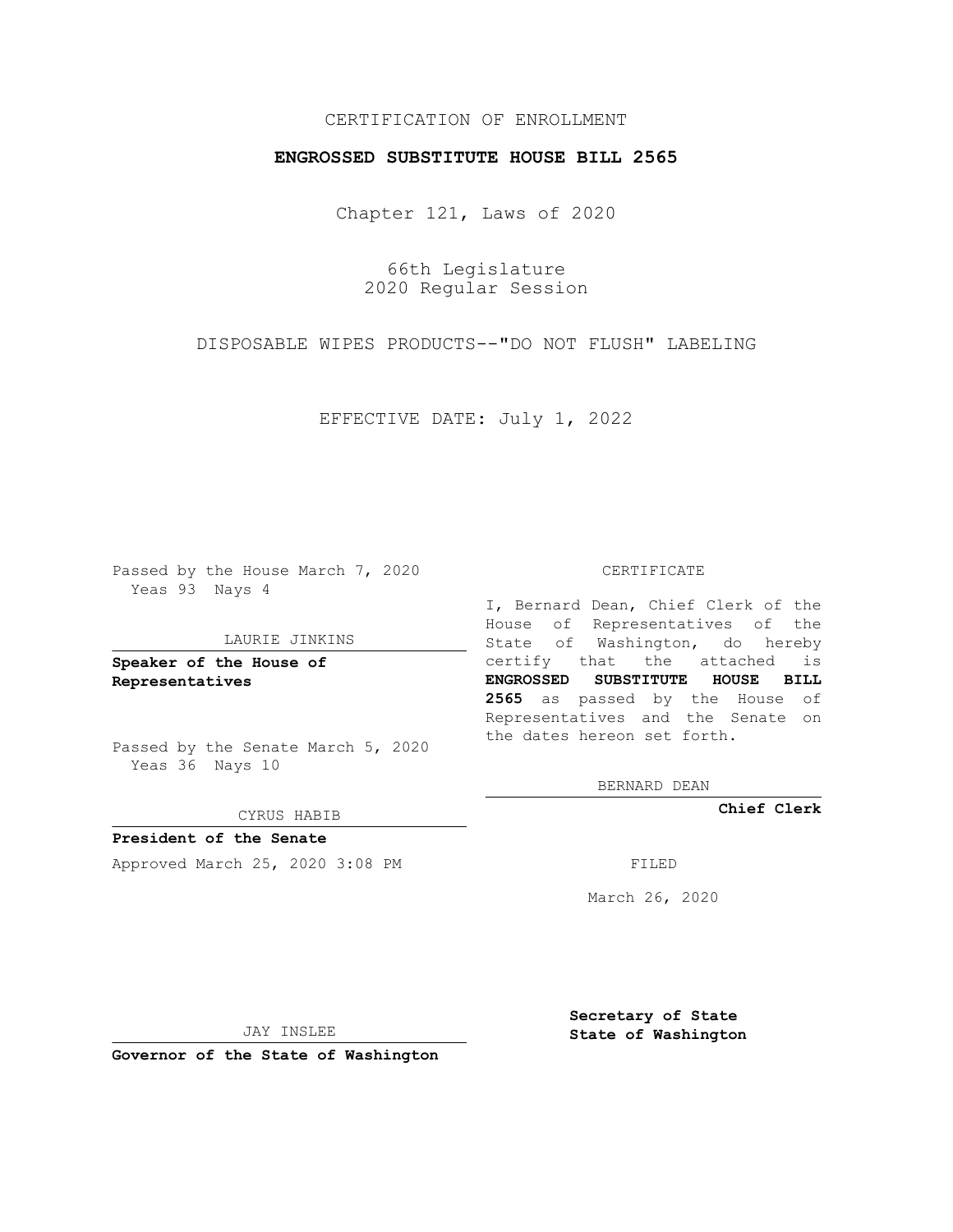### **ENGROSSED SUBSTITUTE HOUSE BILL 2565**

AS AMENDED BY THE SENATE

Passed Legislature - 2020 Regular Session

# **State of Washington 66th Legislature 2020 Regular Session**

**By** House Environment & Energy (originally sponsored by Representatives Fitzgibbon, Doglio, and Hudgins)

READ FIRST TIME 02/03/20.

 AN ACT Relating to the labeling of disposable wipes products; adding a new chapter to Title 70 RCW; creating a new section; prescribing penalties; and providing an effective date.

BE IT ENACTED BY THE LEGISLATURE OF THE STATE OF WASHINGTON:

 NEW SECTION. **Sec. 1.** The legislature finds that creating labeling standards for disposable wipes products will protect public health, the environment, water quality, and public infrastructure used for the collection, transport, and treatment of wastewater. It is not the intent of the legislature to address standards for flushability with this chapter.

 NEW SECTION. **Sec. 2.** The definitions in this section apply throughout this chapter unless the context clearly requires otherwise.

 (1) "Covered entity" means a manufacturer of a covered product and a wholesaler, supplier, or retailer that has contractually undertaken responsibility to the manufacturer for the "do not flush" 17 labeling of a covered product.

 (2) "Covered product" means a nonflushable nonwoven disposable wipe that is a premoistened wipe constructed from nonwoven sheets and designed and marketed for diapering, personal hygiene, or household

p. 1 ESHB 2565.SL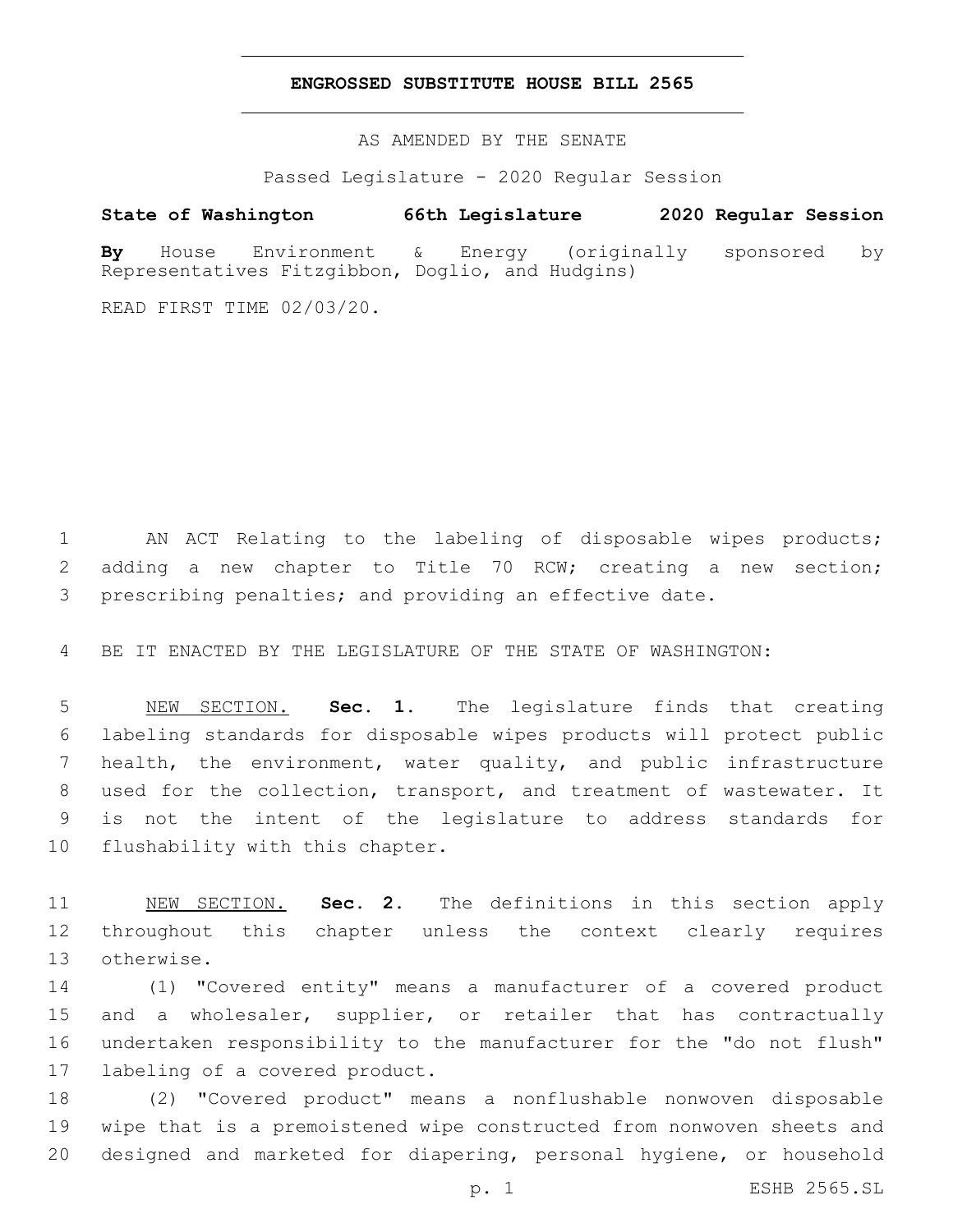hard surface cleaning purposes. A nonflushable nonwoven disposable wipe excludes any wipe product designed or marketed for cleaning or medicating the anorectal or vaginal areas on the human body and labeled "flushable," "sewer safe," "septic safe," or otherwise indicating that the product is appropriate for disposal in a toilet including, but not limited to, premoistened toilet tissue.

 (3) "Label" means to represent by statement, word, picture, 8 design, or emblem on a covered product package.

 (4) "Principal display panel" means the side of a product package that is most likely to be displayed, presented, or shown under customary conditions of display for retail sale. The term is further 12 defined as follows:

 (a) In the case of a cylindrical or nearly cylindrical package, the surface area of the principal display panel constitutes forty percent of the product package, as measured by multiplying the height 16 of the container times the circumference.

 (b) In the case of a flexible film package, in which a rectangular prism or nearly rectangular prism stack of wipes is housed within the film, the surface area of the principal display panel constitutes the length times the width of the side of the package when the flexible packaging film is pressed flat against the 22 stack of wipes on all sides of the stack.

 NEW SECTION. **Sec. 3.** A covered entity must clearly and conspicuously label a covered product as "do not flush" as follows:

 (1) Use the "do not flush" symbol, or a gender equivalent thereof, described in the INDA/EDANA code of practice 2 (COP2, as published in "Guidelines for Assessing the Flushability of Disposable Nonwoven Products," Edition 4, May 2018, by INDA/EDANA);

 (2) Place the symbol on the principal display panel in a prominent and reasonably visible location on the package which, in the case of packaging intended to dispense individual wipes, is permanently affixed in a location that is visible to a person each 33 time a wipe is dispensed from the package;

 (3) Size the symbol to cover at least two percent of the surface area of the principal display panel on which the symbol is presented;

 (4) Ensure the symbol is not obscured by packaging seams, folds, 37 or other package design elements;

 (5) Ensure the symbol has sufficiently high contrast with the immediate background of the packaging to render it likely to be read

p. 2 ESHB 2565.SL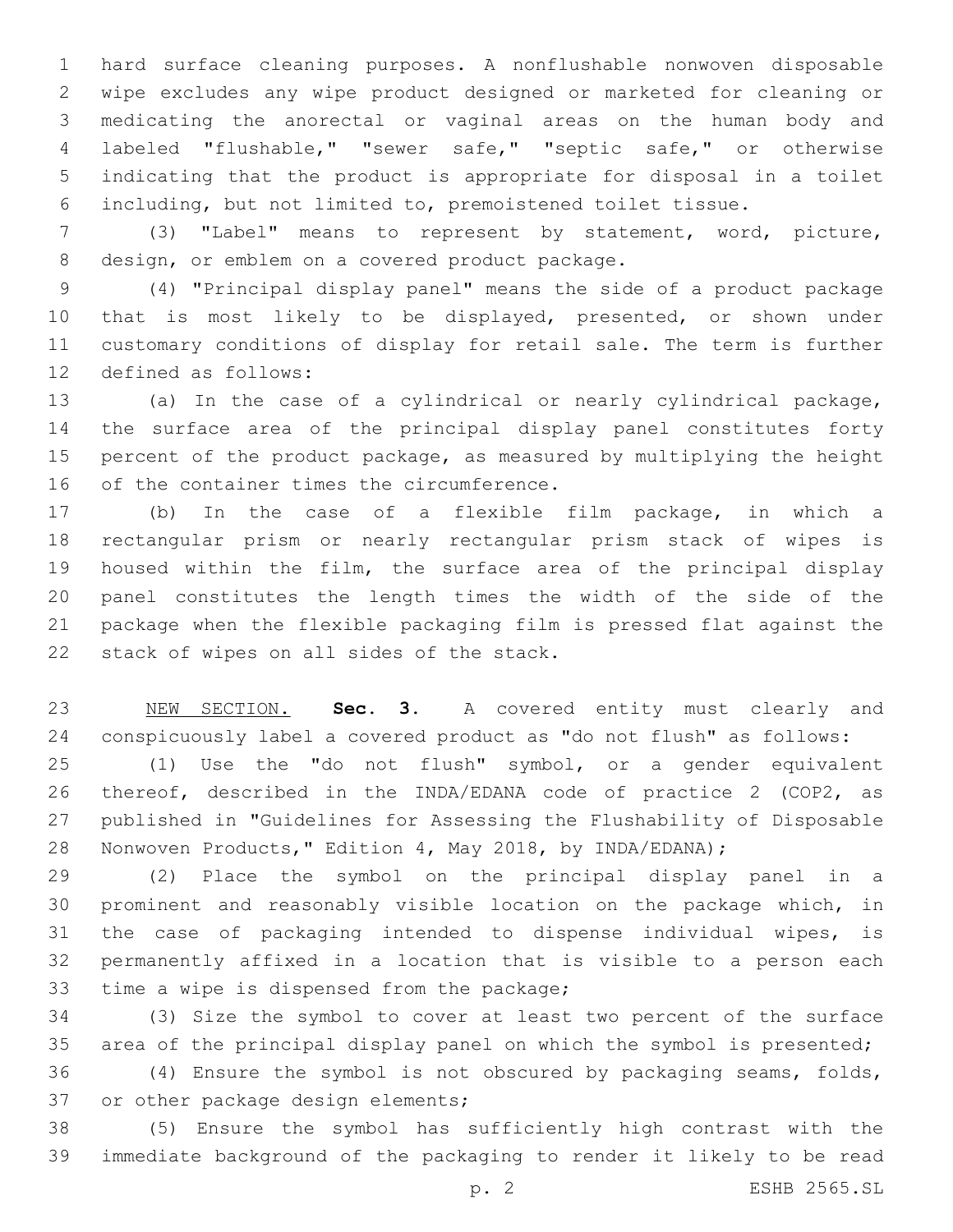by the ordinary individual under customary conditions of purchase and use. In the case of a printed symbol, "high contrast" is defined as follows:3

 (a) Provided with either a light symbol on a dark background or a 5 dark symbol on a light background; and

 (b) A minimum level or percentage of contrast between the symbol artwork and the background of at least seventy percent. Contrast in 8 percent is determined by:

9 (i) Contrast =  $(B1 - B2)$  x 100 / B1; and

 (ii) Where B1 = light reflectance value of the lighter area and B2 = light reflectance value of the darker area; and

 (6) Beginning January 1, 2023, no package or box containing a covered product manufactured on or before the effective date of this section may be offered for distribution or sale in the state.

 NEW SECTION. **Sec. 4.** Upon a request by a city or a county, a covered entity must submit to the requesting entity, within ninety days of the request, nonconfidential business information and documentation demonstrating compliance with this chapter, in a format that is easy to understand.

 NEW SECTION. **Sec. 5.** (1) Cities and counties have concurrent and exclusive authority to enforce this chapter and to collect civil penalties for a violation of this chapter, subject to the conditions in this section. An enforcing government entity may impose a civil penalty in the amount of up to two thousand dollars for the first violation of this chapter, up to five thousand dollars for the second 26 violation of this chapter, and up to ten thousand dollars for the third and any subsequent violation of this chapter. If a covered entity has paid a prior penalty for the same violation to a different government entity with enforcement authority under this subsection, the penalty imposed by a government entity is reduced by the amount of the payment.

 (2) Any civil penalties collected pursuant to this section must be paid to the enforcing governmental entity that brought the action.

 (3) The remedies provided by this section are not exclusive and are in addition to the remedies that may be available pursuant to chapter 19.86 RCW or other consumer protection laws, if applicable.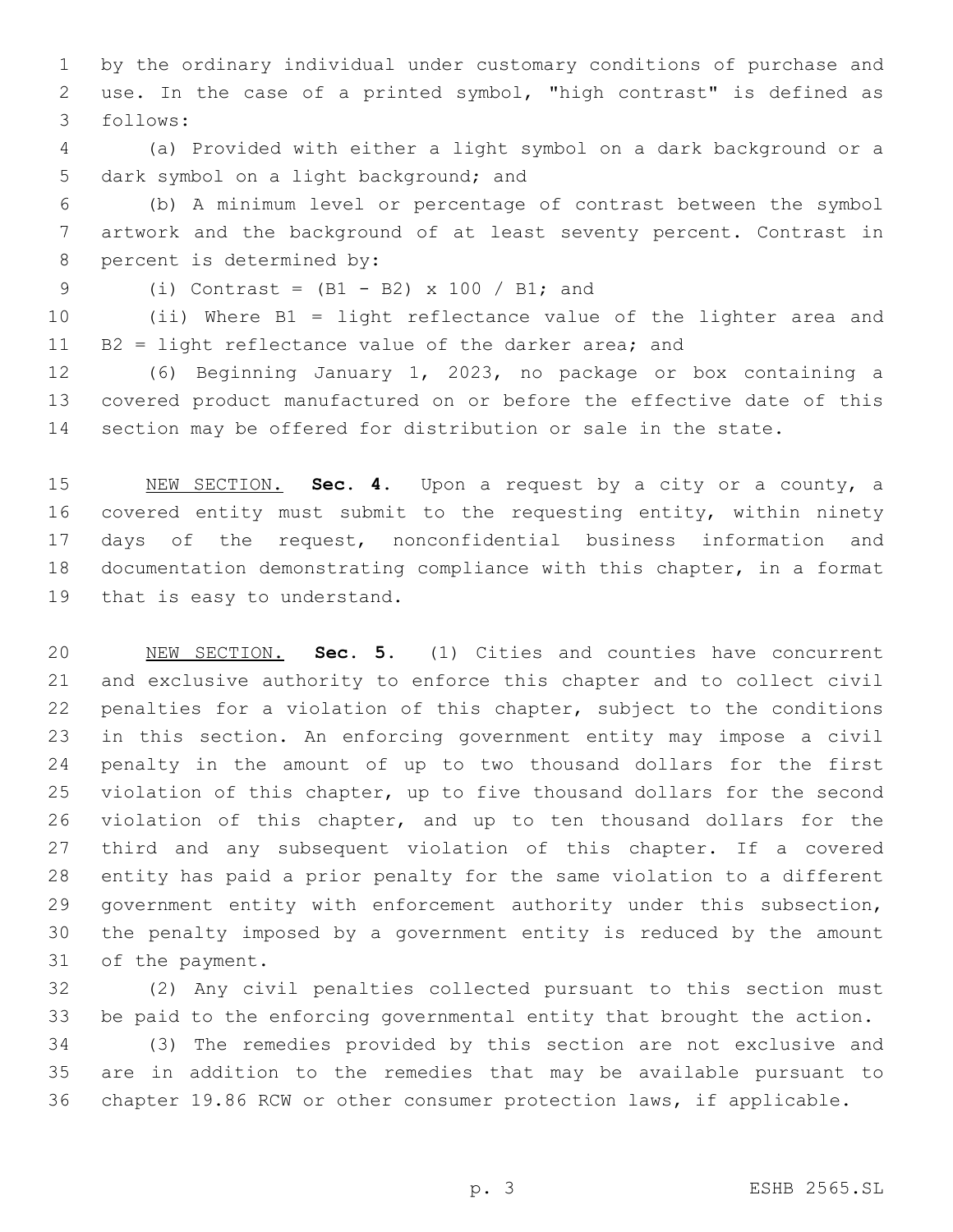(4) In addition to penalties recovered under this section, the enforcing government entity may recover reasonable enforcement costs and attorneys' fees from the liable covered entity.

 NEW SECTION. **Sec. 6.** Covered entities that violate the requirements of this chapter are subject to civil penalties described in section 5 of this act. A specific violation is deemed to have occurred upon the sale of a noncompliant product package. The repeated sale of the same noncompliant product package is considered part of the same, single violation. A city or county must send a written notice of an alleged violation and a copy of the requirements 11 of this chapter to a noncompliant covered entity, which will have ninety days to become compliant. A city or county may assess a first penalty if the covered entity has not met the requirements of this chapter ninety days following the date the notification was sent. A city or county may impose a second, third, and subsequent penalties on a covered entity that remains noncompliant with the requirements of this chapter for every month of noncompliance.

 NEW SECTION. **Sec. 7.** Sections 1 through 6, 8, and l0 of this act constitute a new chapter in Title 70 RCW.

NEW SECTION. **Sec. 8.** This act takes effect July 1, 2022.

 NEW SECTION. **Sec. 9.** For a covered product required to be registered by the United States environmental protection agency under the federal insecticide, fungicide, and rodenticide act (7 U.S.C. Sec. 136 et seq. (1996)), this act applies beginning July 1, 2023.

 NEW SECTION. **Sec. 10.** This chapter preempts all existing or future laws enacted by a county, city, town, or other political subdivision of the state regarding the labeling of a covered product. Nothing in this section is intended to preempt the enforcement authority of a city or county as provided under sections 5 and 6 of this act.

 NEW SECTION. **Sec. 11.** If any provision of this act or its application to any person or circumstance is held invalid, the remainder of the act or the application of the provision to other persons or circumstances is not affected.